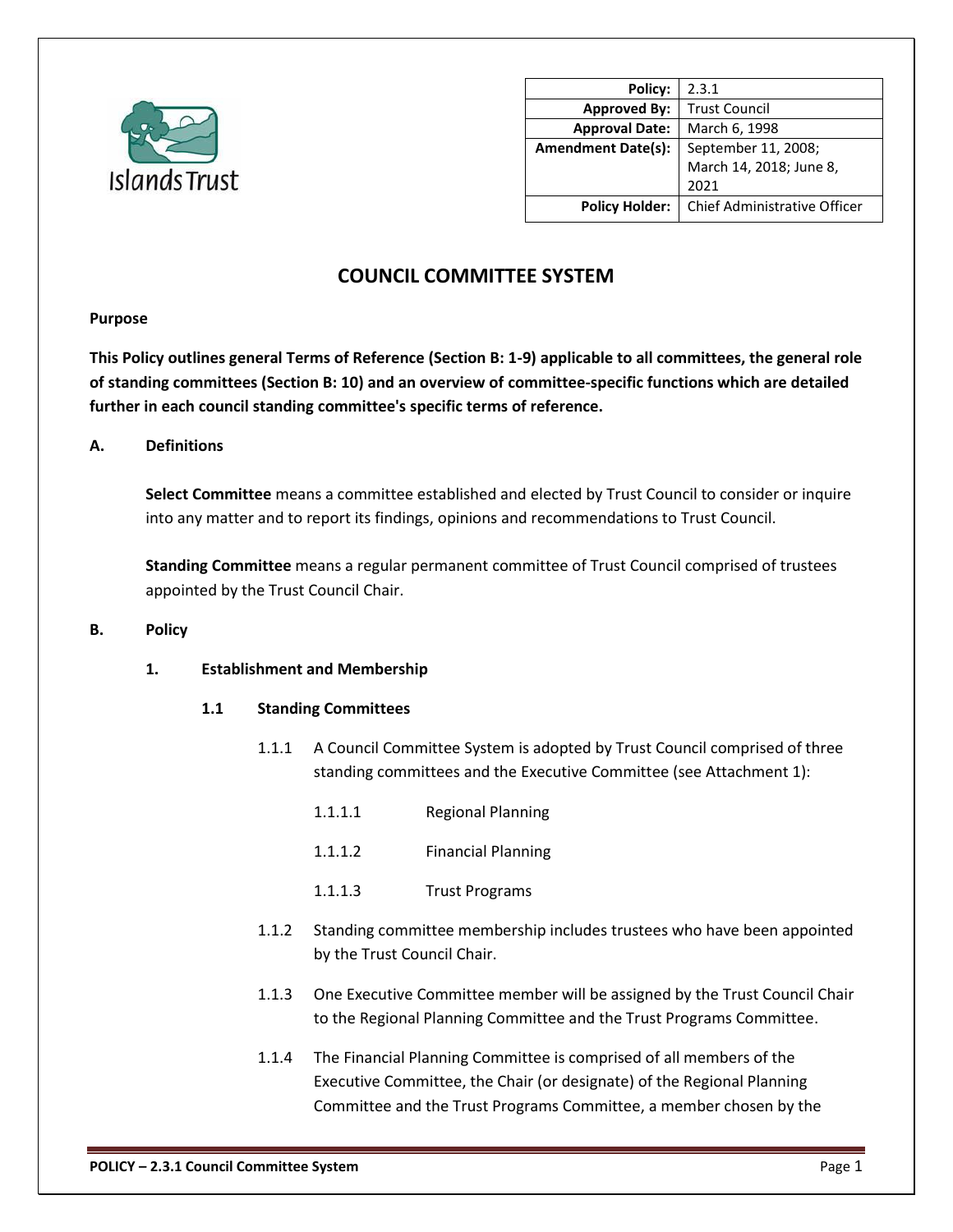Islands Trust Conservancy Board and three (3) other local or municipal trustees.

- 1.1.5 By the second Trust Council meeting following the quadrennial trustee elections, or as required, the Chair of Trust Council will recommend council committee member appointments for ratification by Trust Council, based on an indication of interest by trustees and on Trust Area-wide considerations.
- 1.1.6 The Trust Council Chair is an ex-officio member of the Trust Programs Committee and the Regional Planning Committee.

#### **1.2 Select Committees**

- 1.2.1 Select committee membership is comprised of trustees who have been elected by Trust Council.
- 1.2.2 Select committees must have terms of reference established and approved by Trust Council.
- 1.2.3 If the Trust Council Chair is not an elected member of a select committee pursuant to section 1.2.1, they or designate shall be an ex-officio member of each select committee.
- 1.2.4 The agenda for select committees should include:
	- 1.2.4.1 Approval of previous meeting minutes
	- 1.2.4.2 Follow-Up Action List (FUAL)
	- 1.2.4.3 Trust Council referral items
- 1.2.5 A select committee resolution is required to expend monies from the committee's budget account assigned by Trust Council, if any.
- 1.2.6 A select committee shall refer any reporting and findings, including resource needs, to Executive Committee prior to reporting to Trust Council.
- 1.2.7 A select committee will cease to exist once it has reported its findings, opinions and recommendations to Trust Council.

#### **2. Committee Chair**

- 2.1 Committee members shall elect the Committee Chair and Vice-Chair at the first meeting of the term or as required.
- 2.2 The Trust Council Chair may appoint an interim Committee Chair when required.
- 2.3 The Committee Chair will normally chair the committee meeting. However, the Chair may designate the Vice-Chair to act as Committee Chair. In the absence of the Chair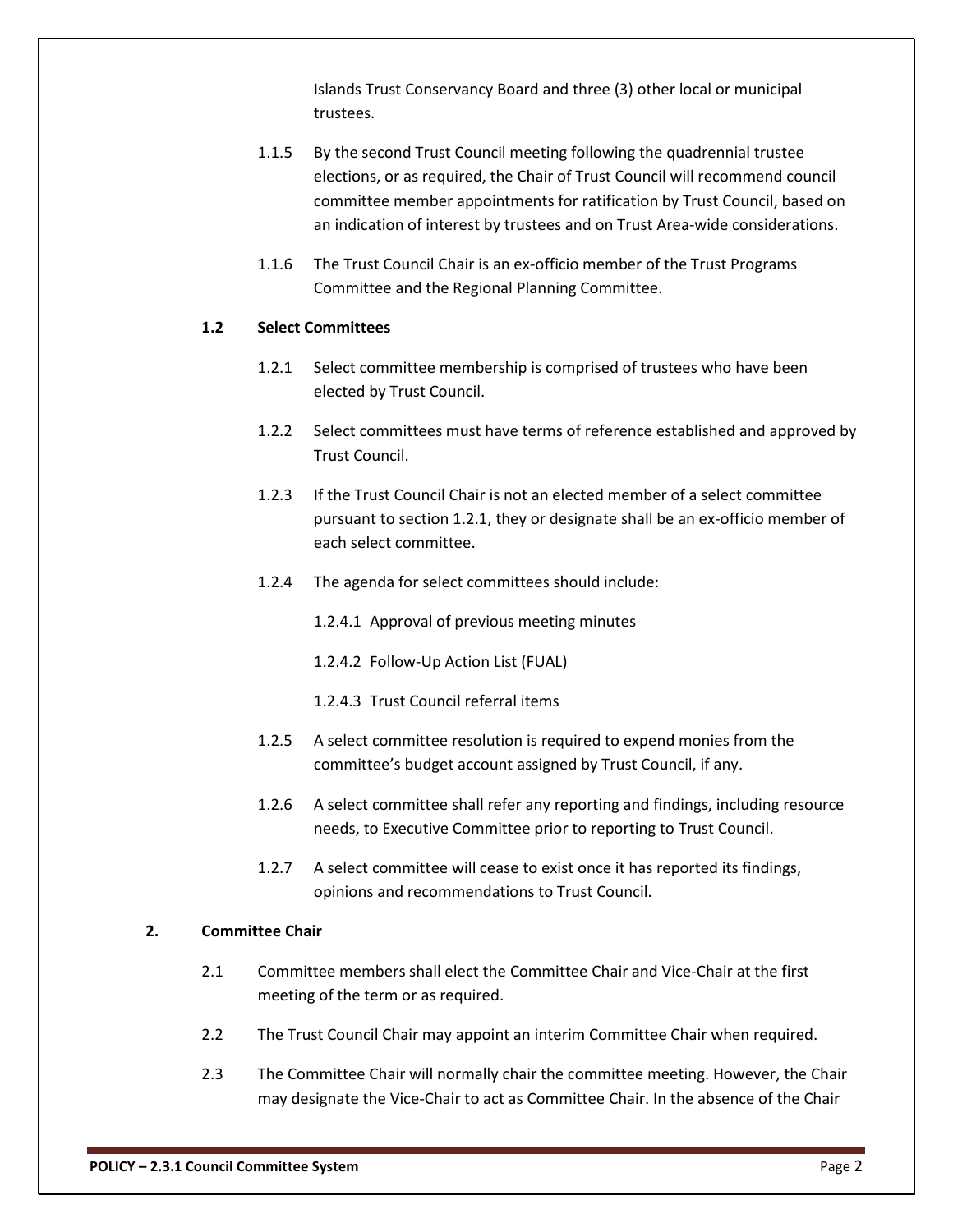and Vice-Chair, the committee shall choose a committee member to act as Chair of a meeting.

## **3. Available Resources**

- 3.1 Each committee, with the assistance of its management support, is responsible to conduct its activities within its assigned budget accounts.
- 3.2 A standing or select committee resolution is required to expend monies from the committee's assigned committee projects or budget account, if any.

# **4. Staff Support**

- 4.1 Staff's primary function to a committee is to act in a support/advisory role and as such, a committee may make requests of staff.
- 4.2 It is the Chief Administrative Officer's (CAO) role to manage and direct staff support to the committees and concerns in this regard should be communicated by the Committee Chair to the CAO. Unresolved matters by the aforementioned means shall be dealt with by the Executive Committee.

# **5. Meetings**

- 5.1 The number of standing committee meetings per year is four and any further meetings must be planned within the approved committee's meeting expense account.
- 5.2 Select committees will decide on a schedule of regular meeting dates at the first meeting convened after the establishment of the committee.
- 5.3 Changes to the Master Meeting Schedule of regularly scheduled committee meetings must be coordinated with the Executive Coordinator.
- 5.4 Committee meetings during the Trust Council quarterly meetings are to be avoided.
- 5.5 The practice of recessing committee meetings to continue at a future date and time should be used sparingly due to the impact of unplanned meetings on staff resources.

## **6. Agenda/Minutes Preparation**

- 6.1 Committee meeting agendas will be prepared by the designated staff in consultation with the Committee Chair.
- 6.2 The agenda will be distributed to committee members and the CAO at least five calendar days before the meeting.
- 6.3 The agenda shall be determined as follows: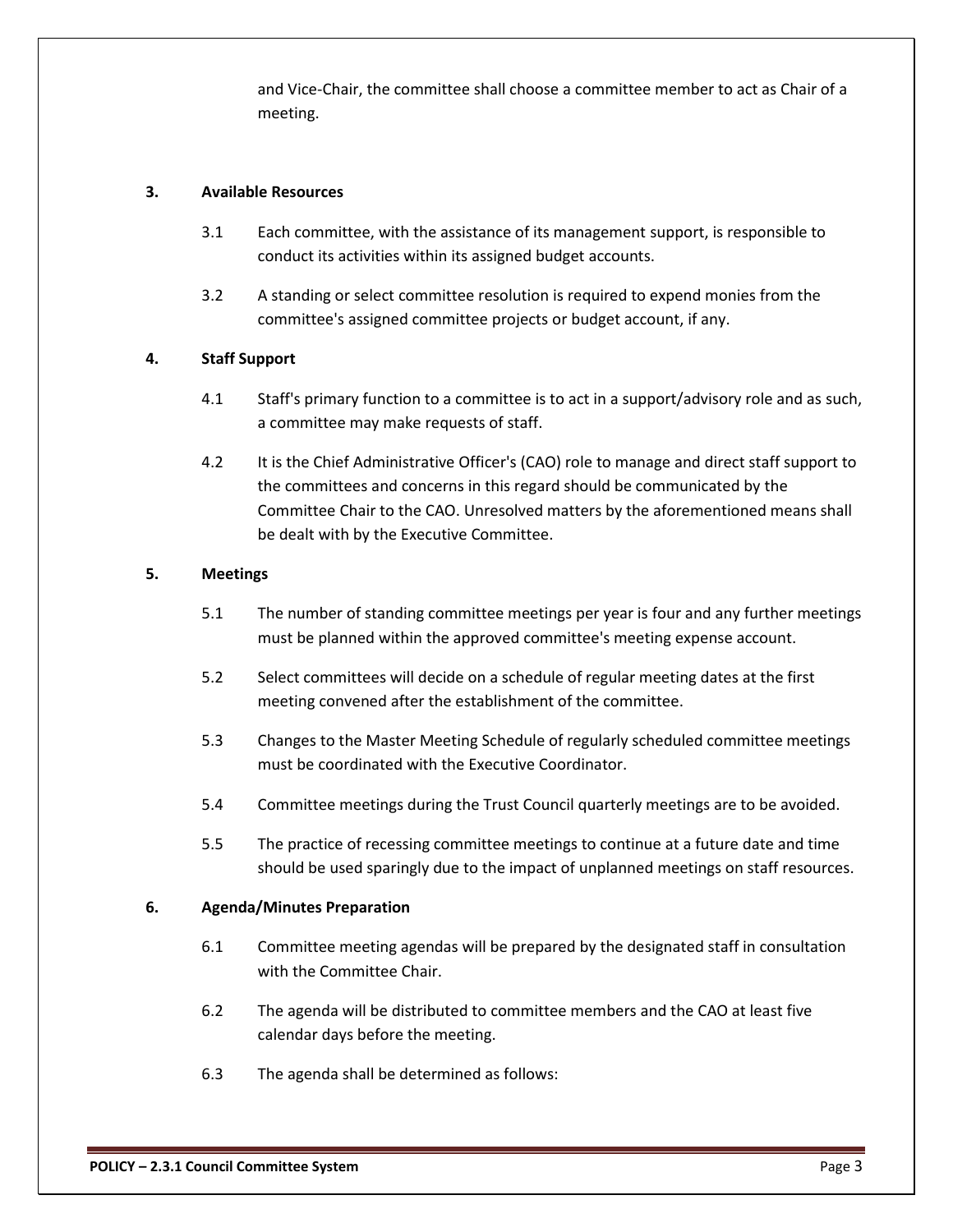- 6.3.1 Additional items may be placed on the agenda by agreement of a majority of the committee members present at the meeting.
- 6.3.2 The agenda shall be approved as the first item of business.
- 6.3.3 The agenda for standing and select committees should include:
	- 6.3.3.1 Approval of previous meeting minutes
	- 6.3.3.2 Follow-Up Action List (FUAL)
	- 6.3.3.3 Trust Council referral items
- 6.4 Minutes must be done in accordance with Trust Council Policy 6.13 Islands Trust Minutes Guidelines.
- 6.5 Each committee is required to maintain a FUAL using the Trust's standardized format.
- 6.6 The FUAL is updated within seven days of the Committee meeting and subsequently placed on the agenda of the next scheduled meeting. The FUAL is to be distributed to designated staff within seven days of the committee meeting.
- 6.7 Draft minutes of a committee meeting are considered for approval at the next meeting.

# **7. Council/Committee Relationship**

- 7.1 Each standing committee shall maintain a work program which must include:
	- 7.1.1 Items referred to the committee from Trust Council (including referral date).
	- 7.1.2 Projects, new initiatives, ideas, and issues identified by the committee.
	- 7.1.3 The top three (3) priorities/strategies that it is working on, as approved by Trust Council, and must include any of Trust Council's priorities that it has assigned.
- 7.2 Each standing committee shall review and prioritize items within its work program, each Trust Council item referred to it, and shall report to Trust Council at the next quarterly Trust Council meeting on such items.
- 7.3 Standing committees are required to submit a Highlights Report to the Executive Coordinator in time for the Trust Council agenda package preparation deadline. The Highlights Report is to be presented by the Council Committee Chair (or designate).
- 7.4 All standing committee proposals and/or recommendations to be placed on the Trust Council agenda shall be referred to the Executive Committee to be placed on the Trust Council agenda. A select committee shall refer any reporting and findings, including resource needs, to the Executive Committee to be placed on the Trust Council agenda. These must be submitted for the Executive Committee's last meeting prior to when the Trust Council agenda package is distributed to trustees.
- 7.5 The Committee Chair (or designate) may request an opportunity to directly present committee matters to the Executive Committee.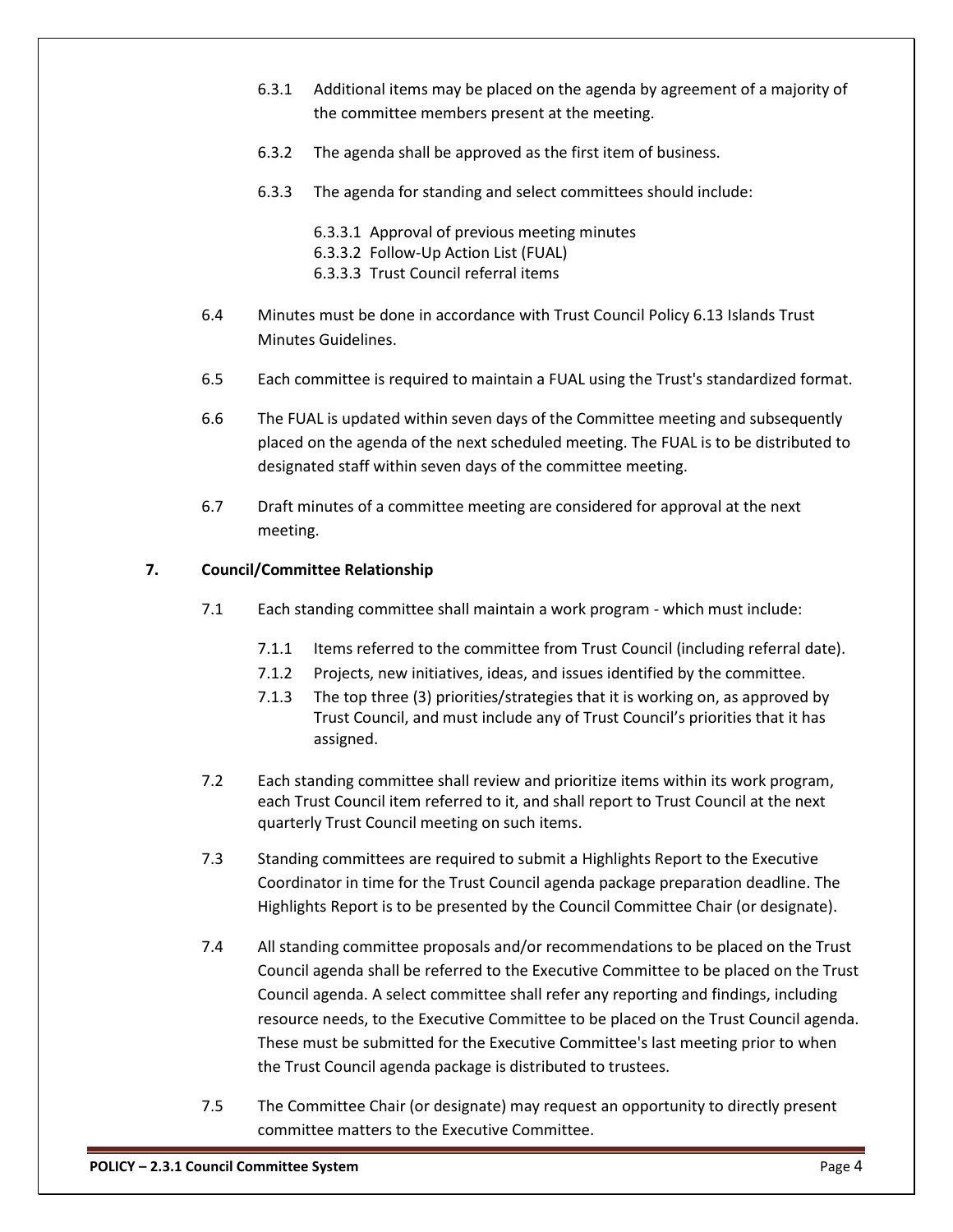7.6 It is the role of the Executive Committee members of Council Committees to ensure inter-committee liaison on relevant information, referrals, status on Council priorities/strategies, and to keep the Executive Committee apprised of the Council Committee's directions and activities and vice versa.

# **8. Rules of Conduct/Voting**

- 8.1 Trust Council Meeting Procedure Bylaw 101 governs the proceedings of committees as applicable. In cases not provided for under Bylaw 101, Robert's Rules of Order Newly Revised shall apply to the proceedings of committees.
- 8.2 The quorum of a council committee is a majority of all of its members.
- 8.3 The Executive Committee member designate on the Regional Planning Committee and Trust Programs Committee shall have the full voting privileges of a committee member.
- 8.4 The Trust Council Chair, as ex-officio member of the Regional Planning Committee, Trust Programs Committee and select committees, shall be a non-voting member and shall not be included in determining quorum of a meeting.

# **9. Liaison**

- 9.1 Liaison with provincial, federal, and local government politicians shall be requested by a Committee Chair to the Trust Council Chair or the CAO so that the Trust's political liaison can be coordinated. The Council Committee is expected to provide an outline regarding the purpose of the meeting, a proposed discussion strategy and recommended Islands Trust representation.
- 9.2 Liaison with provincial, federal, and local government staff shall be requested by the staff liaison member (in consultation with CAO when liaison is required with senior staff). It is expected that trustees, for the purpose of committee business, would meet other government staff with an Islands Trust staff member.
- 9.3 Liaison with the media shall be coordinated through the CAO and the Trust Council Chair who in turn may refer specific inquiries to the Council Committee Chair.

# **10. General Role of Standing Committees**

- 10.1 To provide policy advice to Trust Council in response to Trust Council's referrals, committee initiatives and external requests of the Trust.
- 10.2 To provide feedback to staff on matters going to Trust Council.
- 10.3 To implement and maintain a committee-specific work program.
- 10.4 To make recommendations to Trust Council on inter-agency liaison or protocol initiatives.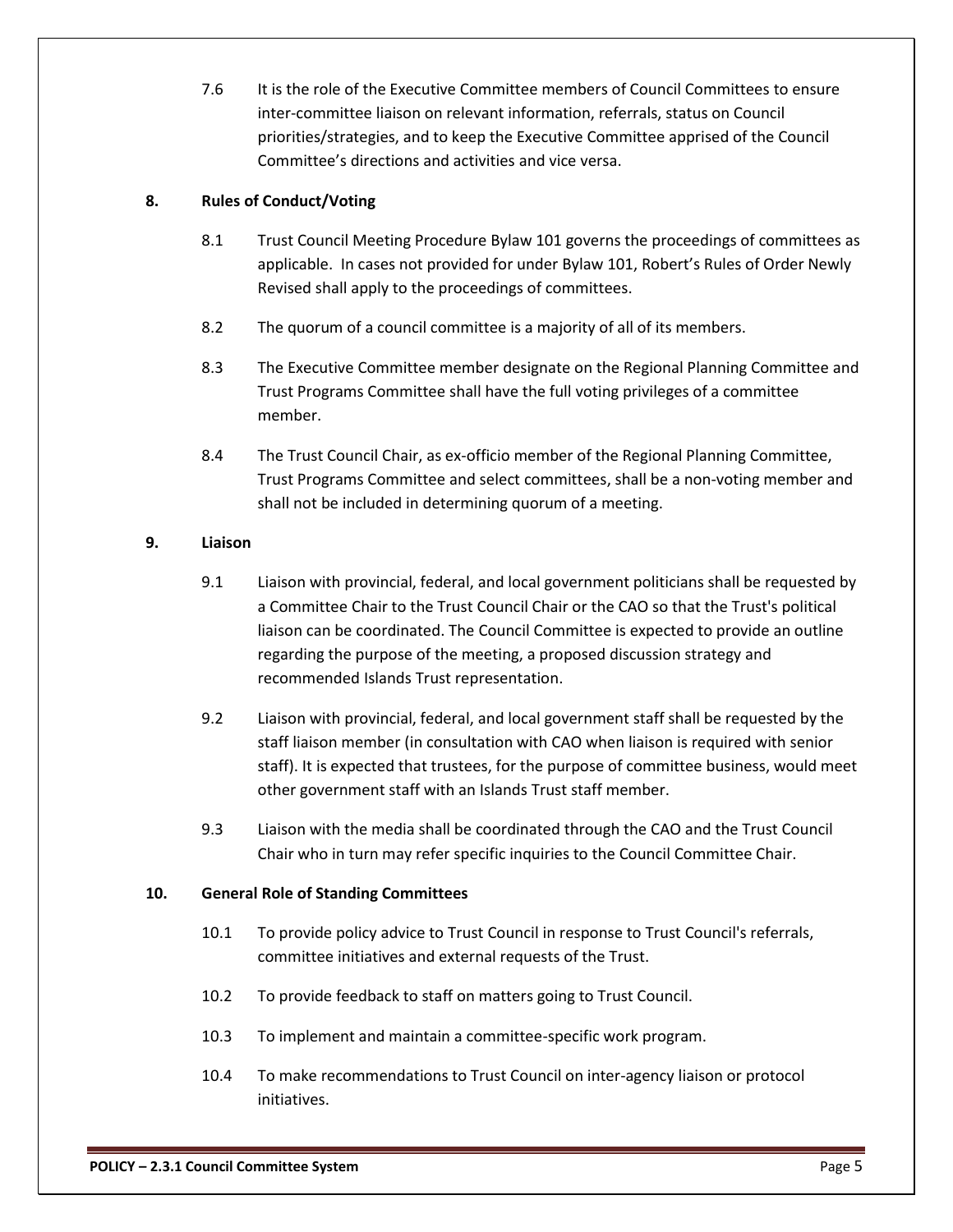- 10.5 To create sub-committees (or task forces) which may be comprised of trustees, staff or external persons as required for a specific duration to examine a particular committee matter upon approval by Trust Council.
- 10.6 To provide input and feedback to the annual budget process.
- 10.7 To provide input to Trust Council's organizational strategic planning process.

# **C. Legislated References**

#### Trust Council Policy and Procedures Manual:

Regional Planning Committee (RPC): Terms of Reference (2.3.2) Financial Planning Committee (FPC): Terms of Reference (2.3.3) Trust Programs Committee (TPC): Terms of Reference (2.3.4) Trust Council Meeting Procedure Bylaw 101

## **D. Attachments/Links to Supporting Forms, Documents, Websites, Related Policies and Procedures**

Attachment 1: Committee-Specific Functions